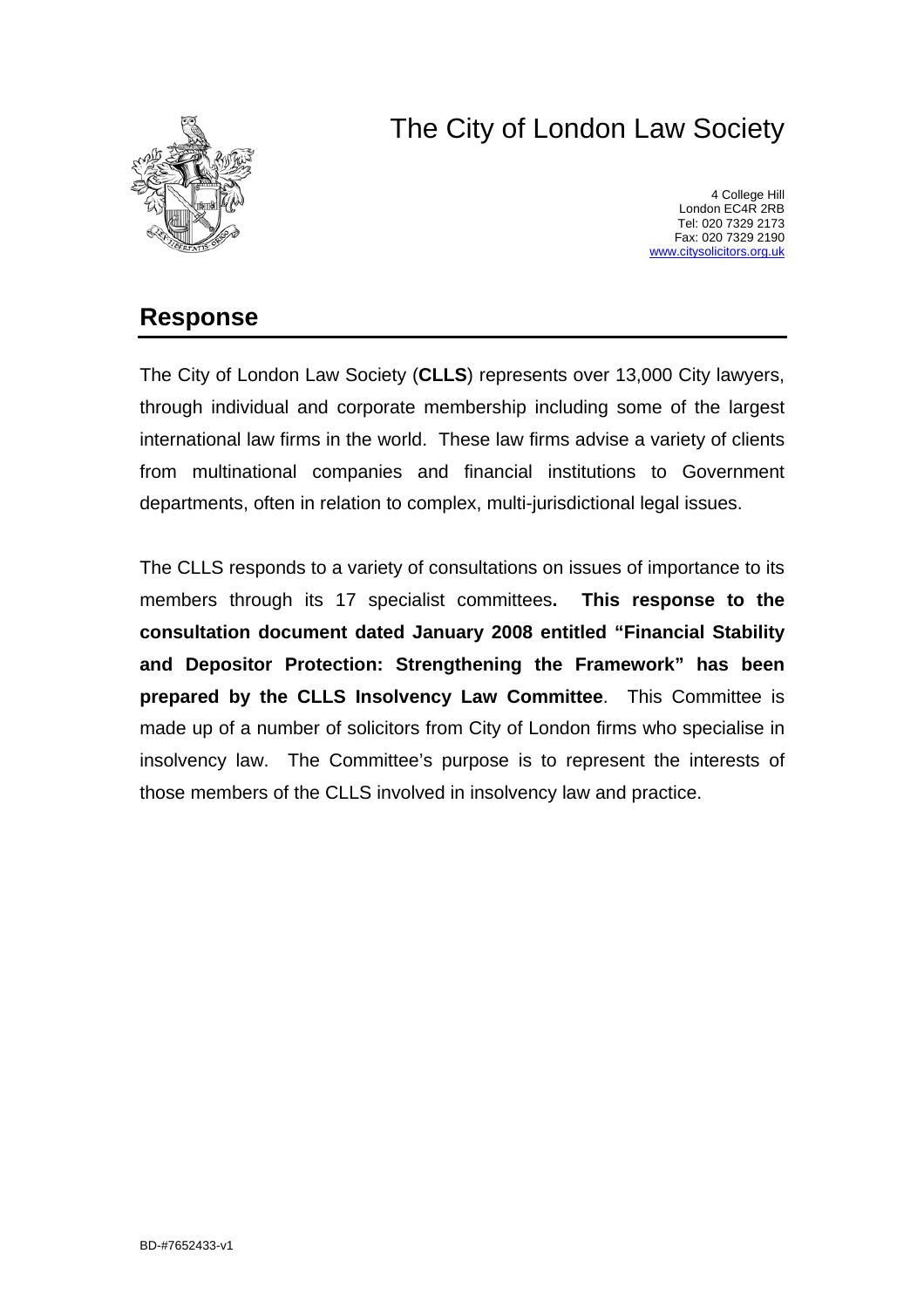Banking Reform consultation responses Banking Reform Team HM Treasury 1 Horse Guards Road London SW1A 2HQ By email to: banking.reform@hm-treasury.gov.uk

21 April 2008

Dear Sir / Madam

**Response of the Insolvency Law Committee of the City of London Law Society to the consultation document dated January 2008 entitled Financial Stability and Depositor Protection: Strengthening the Framework (the Consultation Paper)**

#### **Introduction**

- **1** The CLLS responds to Government consultations on issues of importance to its members. The CLLS Insolvency Law Committee, made up of solicitors who are expert in their field, have prepared the comments below in response to the proposals, aimed at strengthening the framework for financial stability and depositor protection, contained in the Consultation Paper. In view of the expertise of the Committee (i.e. in matters relating to insolvency law), we have restricted our comments to the matters raised in part 4 of the Consultation Paper (reducing the impact of a failing bank). Members of the working party listed in Schedule 2 to this letter will be glad to amplify any comments if requested. We welcome the opportunity to comment on the consultation paper.
- **2** For the reasons given in this letter, we consider that the most significant concerns set out in the Consultation Paper (namely the issues of consumer confidence, the risk of a run on a bank experiencing financial difficulties and confidence in the financial system as a whole) can be addressed by focusing on the proposals set out in part 5 of the Consultation Paper in respect of the Financial Services Compensation Scheme (**FSCS**). We do not consider that a special resolution regime or a special insolvency procedure for a failing bank is necessary or desirable. In our view, provided that any concerns about the operation of the FSCS are separately addressed, the existing insolvency regime for English companies is and remains perfectly adequate to deal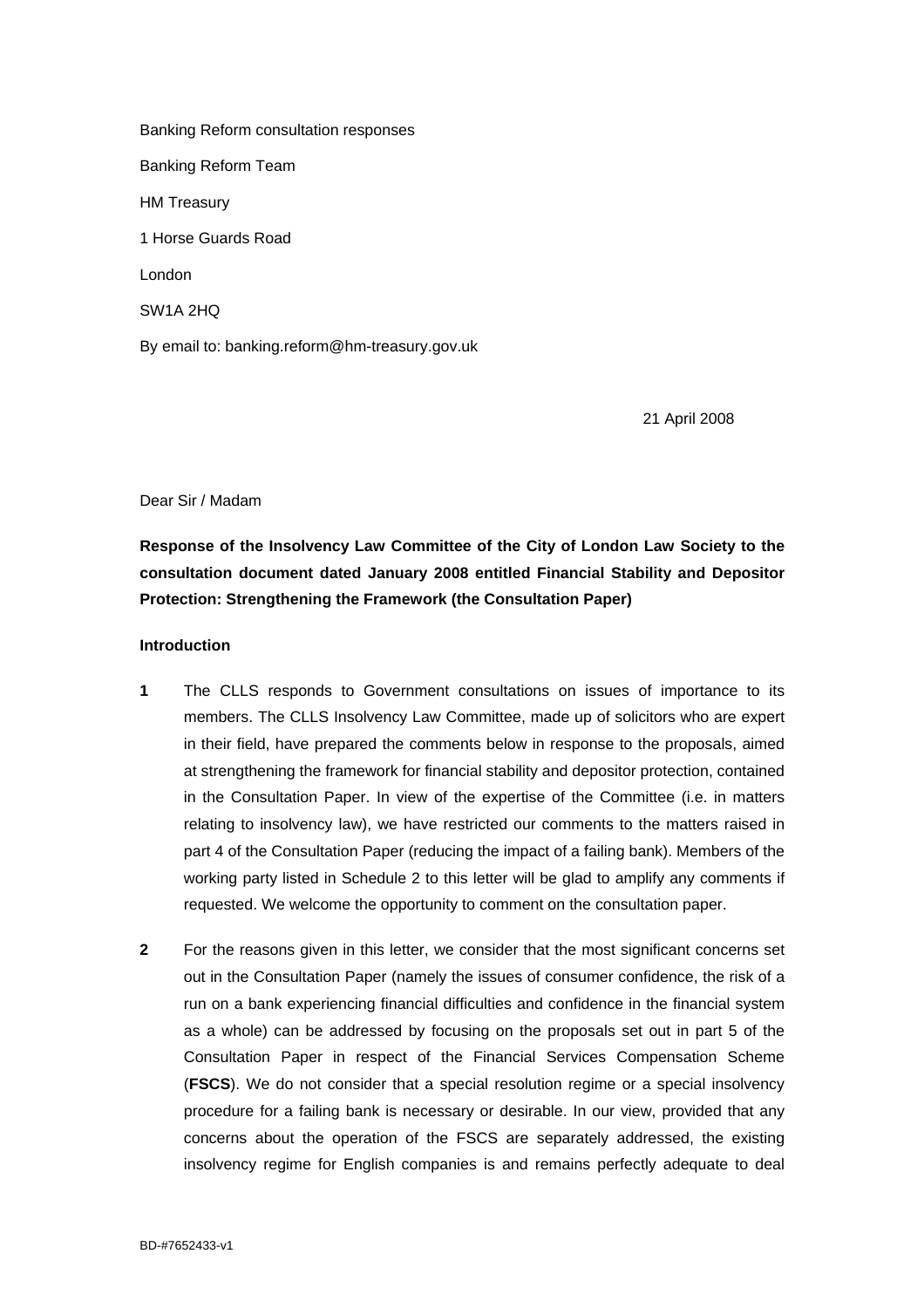with an insolvent financial institution and there would be significant difficulties (in terms of commercial certainty, investor confidence and the impact on and interplay with the international arena in which financial institutions operate) in introducing new procedures.

**3** In light of these views, we have not attempted to respond to all of the questions set out in chapter 4 of the consultation paper. Instead, we have set out our responses to those questions which are relevant in the context of our overall approach in Schedule 1 to this letter. The expression "Authorities" when used in this letter means the Bank of England, HM Treasury and the Financial Services Authority (**FSA**).

#### **Consumer confidence and compensation arrangements**

- 4 We consider that any concerns about consumer confidence and the risk of a run on a bank can be dealt with by reforms to the FSCS outside of any special resolution regime or special insolvency procedure. In our view, a depositor is not going to keep his or her money with a bank experiencing financial difficulties simply because he or she is aware of a special insolvency regime that may ultimately be used. Instead, the depositor will want to know that his or her money is safe and that, if the bank is not able to repay that deposit in a timely manner, there is a scheme in place to ensure that someone else does so.
- 5 We therefore consider that the focus of the Authorities should be on ensuring that the FSCS has the ability to make prompt payments to eligible depositors up to the agreed limit (whatever that may be chosen to be as a result of the present consultation). Having made any such payments, the FSCS could be automatically subrogated to the rights of the depositor against the bank rather than being required to take an assignment of the claim as is currently the case<sup>1</sup>[.](#page-2-0)
- 6 We appreciate that the ability of the FSCS to make timely payments will depend upon its having the necessary information to do so. We note the proposals in part 5 of the Consultation Paper in this regard including the potential introduction of new rules requiring banks to have readily available information on the account balances of FSCSeligible depositors and the comment made in paragraph 5.25 of the Consultation Paper regarding the ability of the FSA to ask for relevant information through normal supervisory channels. Although we do not consider that our Committee is best placed to comment on the detail of these proposals, we consider that any improvements in the way in which the relevant information is provided to the FSCS would assist in the Authorities' objective of ensuring that the FSCS is in a position to make prompt

<span id="page-2-0"></span> $\frac{1}{1}$ 

See the FSA Handbook, COMP 7.2. It is not clear why the position is different for the FSCS in this regard when compared with the position in relation to the National Insurance Fund where there is an automatic subrogation of the employee's claim to the Secretary of State (see paragraph 12 below).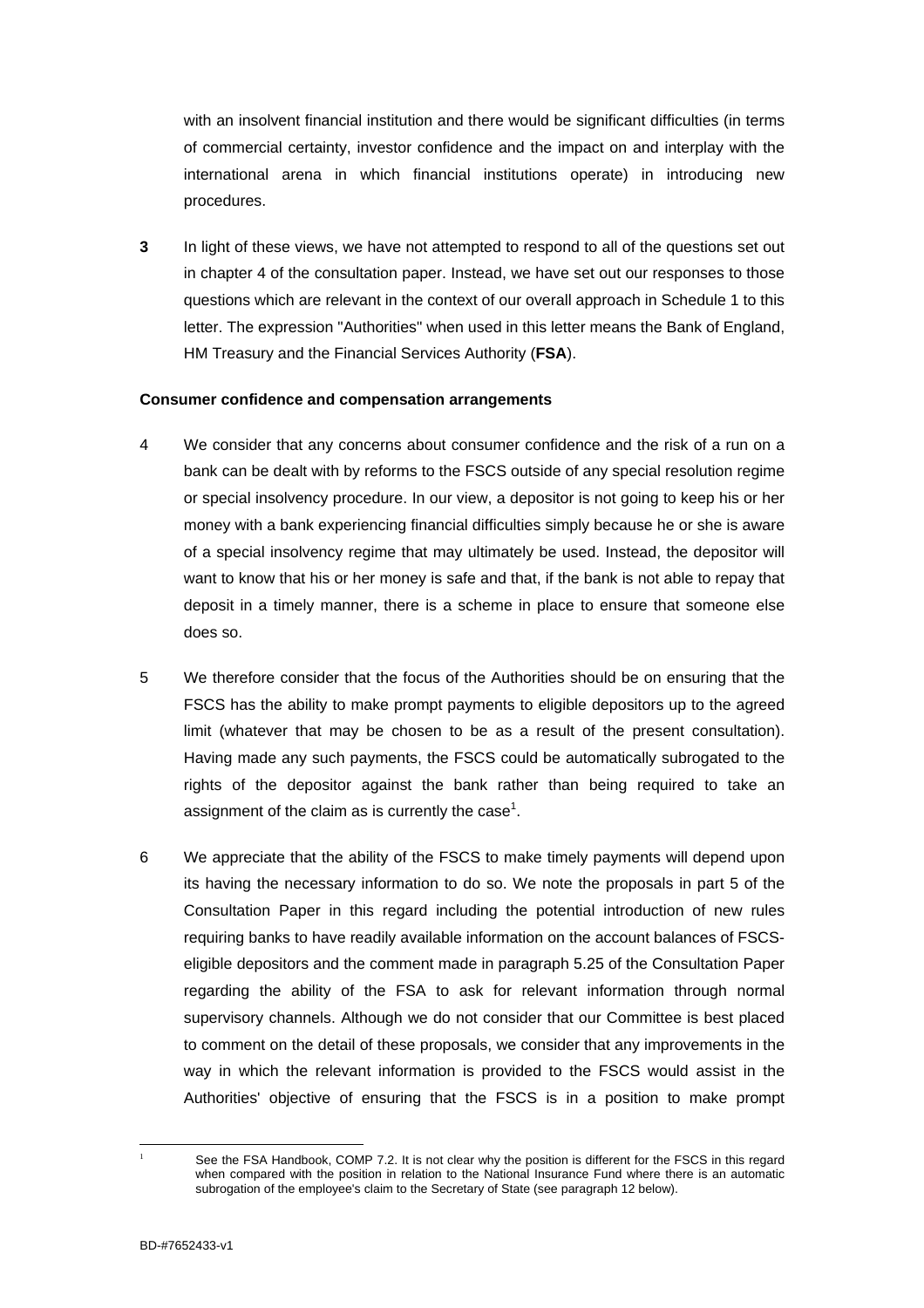payments to eligible depositors if the bank becomes insolvent. We do not consider that this objective requires the introduction of a special resolution regime or insolvency procedure for banks.

- 7 Paragraph 5.22 of the Consultation Paper makes the point that, in cases where the bank's systems prove to be highly unreliable, it may not be possible for the FSCS to pay depositors within the timeframe contemplated by the Consultation Paper. We consider that it is ultimately the responsibility of the FSA to ensure that the bank's records are not deficient in this regard, possibly through having the ability to carry out "spot-checks" either prior to or following the FSA becoming aware that the bank is experiencing financial difficulties. If the principal objective is to protect depositors, we consider that the FSCS (and ultimately the Government and the Bank of England as its liquidity funders) should bear the risk of the bank's records being incorrect resulting in the FSCS being unable to recover from the bank (through its subrogated rights) any payments it has made to eligible depositors.
- 8 Paragraph 4.37 of the Consultation Paper proposes that the statutory objective of the special insolvency regime being proposed for banks should be for the insolvency practitioner to assist and co-operate with the FSCS to coordinate rapid payments to eligible depositors or to effect a transfer of accounts to a third party (the principal objective) with the duties to the creditors as a whole being subordinate to this principle objective. In practice, an insolvency practitioner is likely to assist the FSCS in any event as it will be in the interests of one set of creditors (i.e. depositors) for him or her to do so. If it were considered necessary to legislate for such a duty (which we do not consider to be the case), this could be done by adding a duty to assist and co-operate with the FSCS to the existing insolvency legislation; it does not require the introduction of a special insolvency regime. Furthermore, even though we accept the importance of protecting depositors for the reasons given in the Consultation Paper, we do not consider that any duty to assist the FSCS should be at the expense of the insolvency practitioner's duties to the creditors as a whole. Where such creditors include employees or pension funds, there are equally valid public policy reasons for protecting their rights.
- 9 We understand that concerns have been raised in relation to the resources of the FSCS and its ability to cope with the large number of claims that it may need to process if a major financial institution were to become insolvent. Ultimately the resourcing of the FSCS is a matter for the Authorities but in our view, there must be other solutions to this issue than introducing a new principal objective in a special insolvency procedure requiring the insolvency practitioner (or the bank's employees) to assist with handling claims. We note that, when the Pensions Regulator and the PPF were established, people were seconded from banks, accountancy firms, law firms and other institutions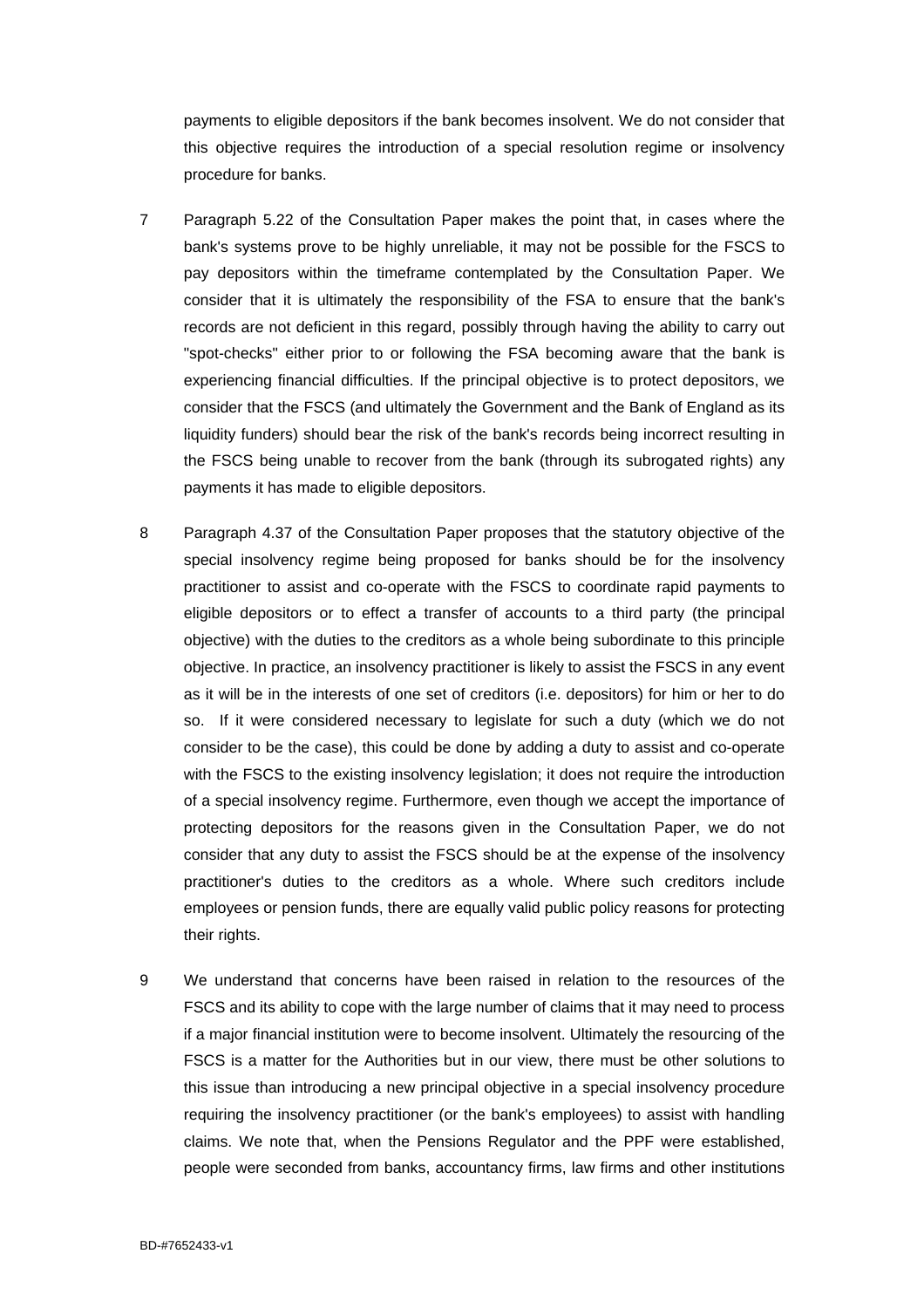to deal with the large volume of work that it was anticipated would be generated by the new legislation. We wonder whether there may be a precedent here (together with secondments from the FSA)?

10 We also note that the Authorities are considering whether the FSCS should make payments on a gross, rather than a net, basis to facilitate quicker payments to depositors. It has been suggested by the Authorities that, if this approach were to be taken, it might be necessary to make changes to the insolvency set-off rules. This could clearly have a significant impact on the financial markets generally and close-out netting in particular. As the Consultation Paper did not go into any detail regarding the proposed changes to the insolvency set-off rules, we have not considered this issue in this paper but we would welcome the opportunity to meet with the Authorities to discuss the implications of any such changes. We have been offered such a meeting by Mr Lee Hewlett, currently with HM Treasury, and hope to meet with him in the next few weeks.

#### **Reasons why special resolution / insolvency regime is neither necessary nor desirable**

- 11 As referred to above, we do not consider that a special resolution regime or a special insolvency procedure for banks is necessary in order to deal with the stated concerns regarding consumer confidence and financial stability. Indeed, we consider that the legal uncertainties that would arise from such procedures (in respect of their potential impact on investor and creditor rights) could contribute to a lack of confidence in the system and greater financial instability as a consequence.
- 12 In relation to the FSCS, we consider that an analogy can be made with the National Insurance Fund out of which the Secretary of State for Trade & Industry makes payments to the employees of insolvent employers under section 182 of the Employment Rights Act 1996. Upon the making of the payment, any rights and remedies of the employee in respect of his or her debt automatically become rights and remedies of the Secretary of State (section 189(1) of the Employment Rights Act 1996) The Secretary of State also has the right to require information from the employer for the purposes of making the payment to the employee (section 190). These provisions do not require a special insolvency regime nor any amendments to the objectives of the insolvency proceedings or the duties of the insolvency practitioner to ensure that the public policy objective is met of ensuring that employee claims are dealt with in a timely manner.
- 13 We consider that the existing English insolvency procedures (especially schemes of arrangement, company voluntary arrangements and administrations) are very flexible and have proved perfectly adequate for dealing with complex companies with multiple stakeholder groups. We cannot see why a financial institution should be any different or should merit a special procedure, especially once concerns about customer deposits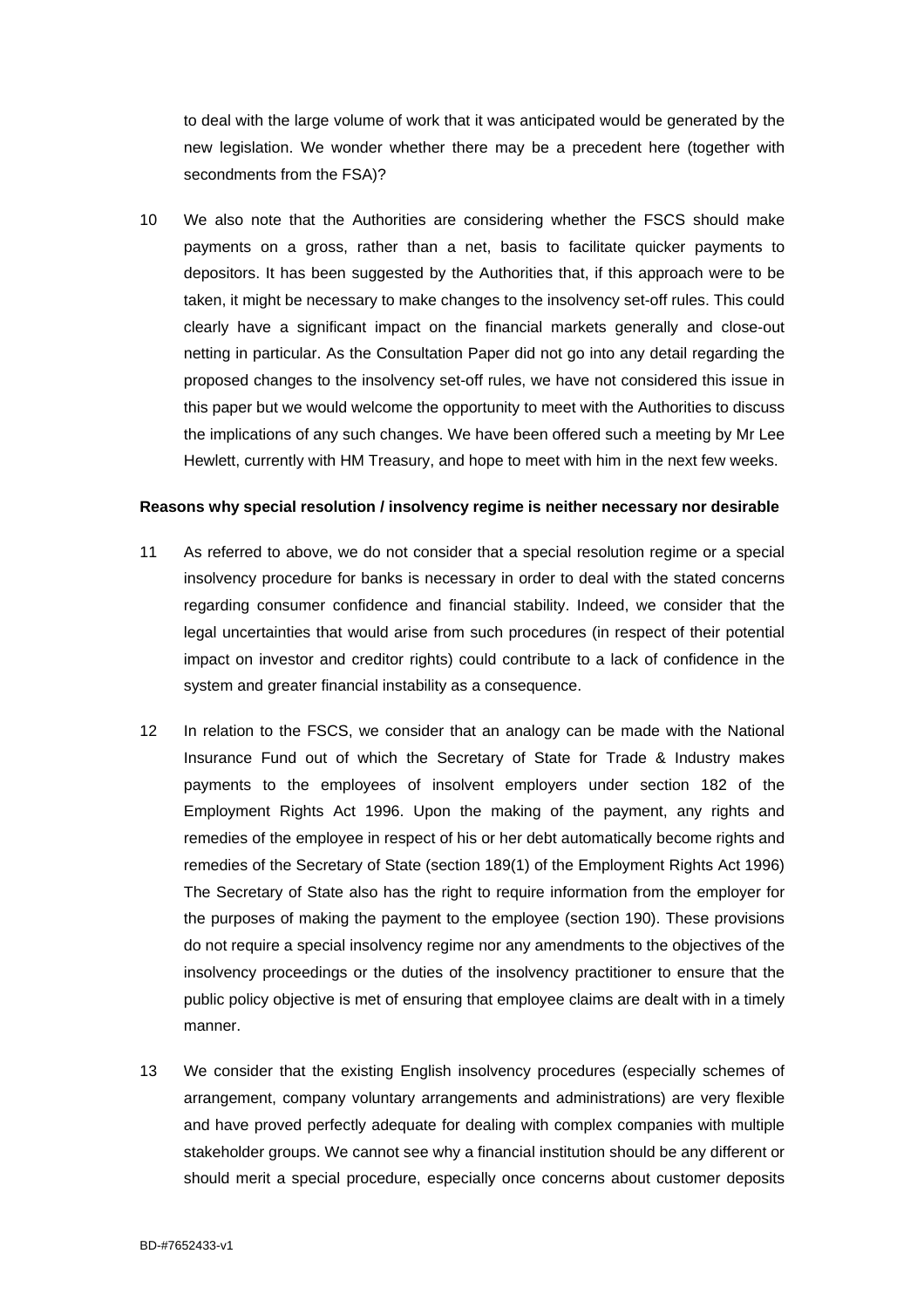are dealt with through a review of the FSCS. We are concerned that a proliferation of special or modified insolvency regimes could lead to what is sometimes referred to as "carve-out complexity". There are now at least 22 different insolvency processes (or modified insolvency processes) for corporates, regulated entities, partnerships and non-corporate entities. This proves confusing even to an English practitioner; the regimes are even harder to justify and explain overseas. In our view, this jurisdiction should be setting an example to others in having a clear, comprehensible insolvency framework. A multiplicity of insolvency proceedings (especially where these are not necessary) simply leads to a lack of legal and commercial certainty as to the regime that will apply in a particular case.

- 14 Clearly there are cases where a special insolvency regime has been introduced such as for protected railway companies (as was used in the case of Railtrack) and for PPP companies (as is currently being used in the case of Metronet). In each case, these special procedures are intended to protect a public service or utility (such as the rail or tube network) where the consumer may have little choice as to the alternatives. This is not the case with a financial institution where a customer is free to move his or her monies to another bank or to choose another bank to perform the relevant services. Furthermore (perhaps unusually for the size of company involved) the operations of the regulated companies that are currently subject to special insolvency regimes (such as protected railway companies, PPP companies, water and sewerage undertakings and air-traffic services companies) tend to be domestic to the UK. This means that it is not so important to consider the cross-border implications of having special regimes in relation to such companies. A financial institution of any significant size, on the other hand, is much more likely to have cross-border dealings. We have considered in the next paragraph why the introduction of a special resolution regime or special insolvency procedure could have undesirable consequences in an international arena.
- 15 Unless the introduction of a special insolvency procedure is looked at in the context of the wealth of recent legislation with a cross-border aspect, there is a risk that any change to the regime in the UK could have unintended consequences outside this jurisdiction. For example, the proposals would need to be considered in the light of Directive 2001/24/EC on the reorganisation and winding up of credit institutions, The Credit Institutions (Reorganisations and Winding up) Regulations 2004, Directive 2002/47/EC on financial collateral arrangements, The Financial Collateral Arrangements (No 2) Regulations 2003 and the legislation in other jurisdictions implementing the UNCITRAL Model Law on Insolvency Proceedings (to the extent that such legislation is applicable to credit institutions). This legislation is not considered in any detail in the Consultation Paper. To give an example of the types of question that might arise, it is unclear whether the special resolution regime or the special insolvency procedure (which both appear to be largely regulatory driven) would fall within the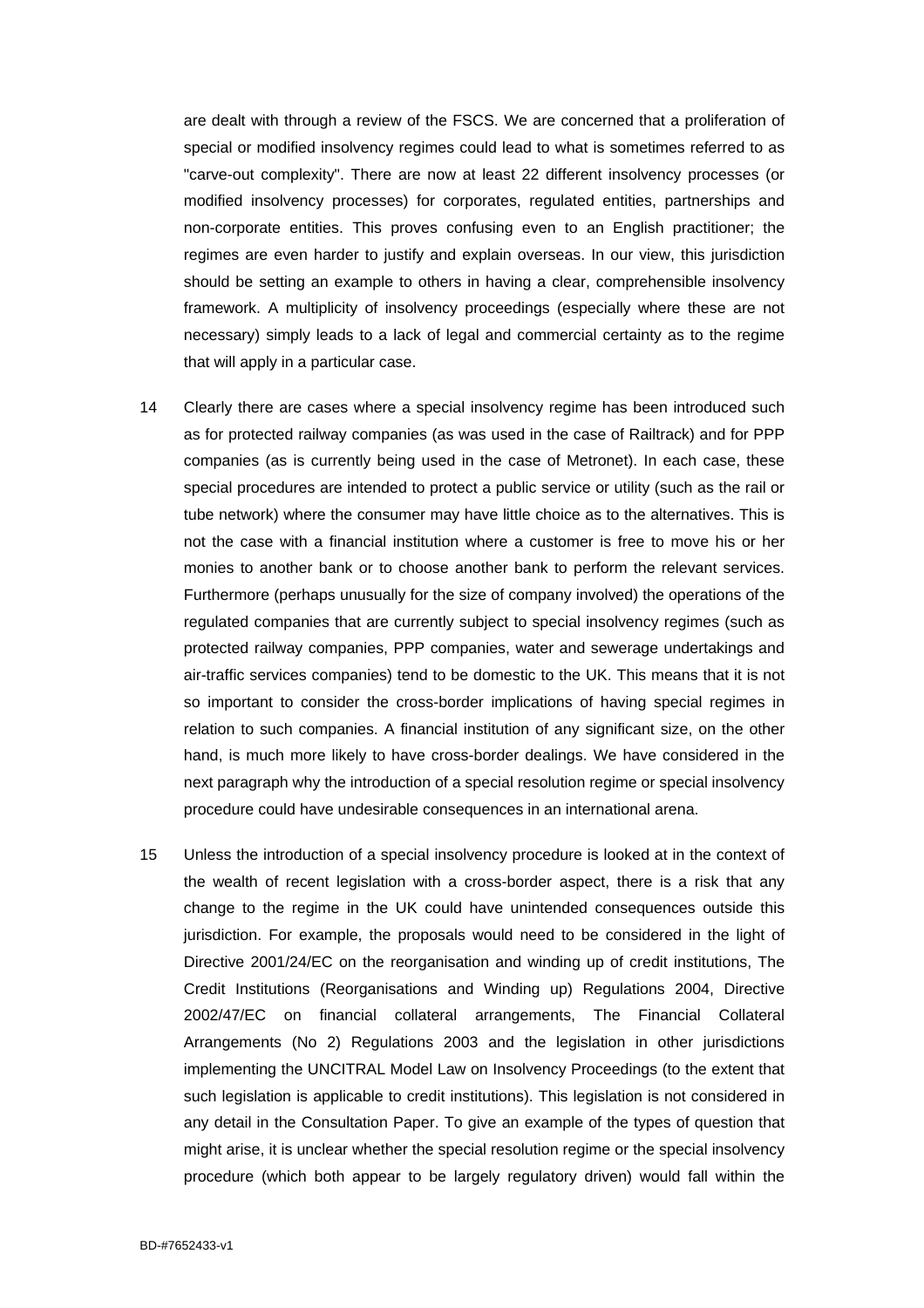definition of winding up proceedings or reorganisation proceedings in Directive 2001/24/EC so as to achieve recognition across the EEA. Furthermore, consideration should be given to the impact of the commencement of a special procedure on the rules of international clearing systems or events of default under netting and other agreements. Although it may be possible to legislate in this jurisdiction for a suspension of such events of default, there is no guarantee that such legislation would be effective in other jurisdictions.

- 16 We are also concerned that the introduction of new regimes which could adversely affect the rights of creditors and investors will create an unlevel playing field across the EEA. This may result in an overseas bank choosing to establish an authorised subsidiary in, say, Germany (in order to make use the EEA passporting provisions for accepting customer deposits) rather than in the UK in order to avoid the special resolution regime. Any measure which may have the affect of driving companies away from the UK is surely undesirable to the economy as a whole.
- 17 Finally, we note that comparisons have been drawn throughout the consultation process to the regime that applies to banks in the US under the Federal Deposit Insurance Act. It should be noted, however, that this regime has largely been used in relation to small, domestic banks and there are real doubts as to how the regime would fare if a major bank with substantial non-deposit liabilities, complex non-traditional on and off-balance sheet activities and international operations (including potentially an overseas holding company) were to become insolvent<sup>2</sup>[.](#page-6-0)

#### **The Insolvency Law Committee of the City of London Law Society**

#### **21 April 2008**

<span id="page-6-0"></span> $\frac{1}{2}$ 

See for example Robert Bliss and George Kaufman, US Corporate and Bank Insolvency Regimes: an Economic Comparison and Evaluation, 10 January 2006, WP 2006-01.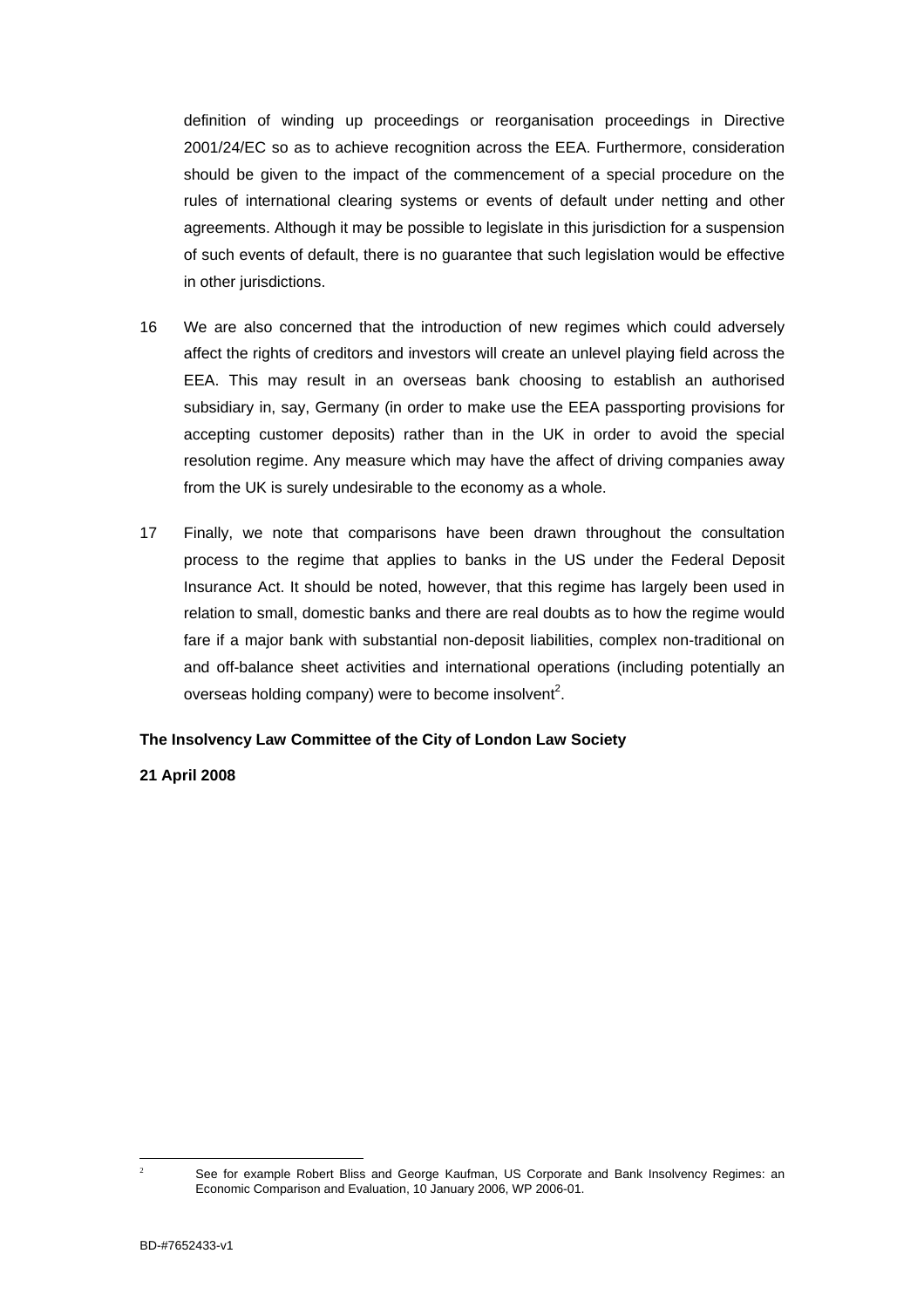#### **Schedule 1**

## **Response to specific questions in part 4 of Consultation Paper**

| Question    | <b>Response</b>                                                                                                                                                                                                                                                                                                                                                                                                                                                                                                                                                                                                                                                                                                                             |
|-------------|---------------------------------------------------------------------------------------------------------------------------------------------------------------------------------------------------------------------------------------------------------------------------------------------------------------------------------------------------------------------------------------------------------------------------------------------------------------------------------------------------------------------------------------------------------------------------------------------------------------------------------------------------------------------------------------------------------------------------------------------|
| 4.1         | For the reasons given in the main body of this letter, we consider that it is<br>unnecessary and positively undesirable to have a special resolution regime<br>for banks. We can see no reason why the concerns set out in the<br>Consultation Paper could not be addressed through changes to the FSCS<br>or minor amendments to the existing insolvency proceedings. For this<br>reason, we do not intend to respond to questions $4.2 - 4.4$ .                                                                                                                                                                                                                                                                                           |
| $4.5 - 4.6$ | We do not consider that the potential abridgement of property rights in the<br>special resolution regime can be justified as the public interest can be met<br>by other means (i.e. changes to the FSCS). We are concerned that any<br>such abridgement could result in the lack of commercial and legal certainty<br>for creditors of and investors in banks and that this could ultimately result in<br>the investment in banks being reduced.                                                                                                                                                                                                                                                                                            |
| 4.7         | A procedure already exists under Part VII of the Financial Services and<br>Markets Act 2000 in relation to the transfer of a bank's business (including<br>its deposit-taking business). If the Authorities are concerned about the<br>publicity surrounding an application for such a transfer scheme, views could<br>be taken as to whether it might be appropriate (in extreme cases) to allow<br>applications under Part VII to be heard ex parte provided that creditor rights<br>are not affected. We consider that it is essential in terms of the fairness and<br>transparency of the regime that any creditor whose rights are adversely<br>affected is entitled to be heard by the court in relation to the proposed<br>transfer. |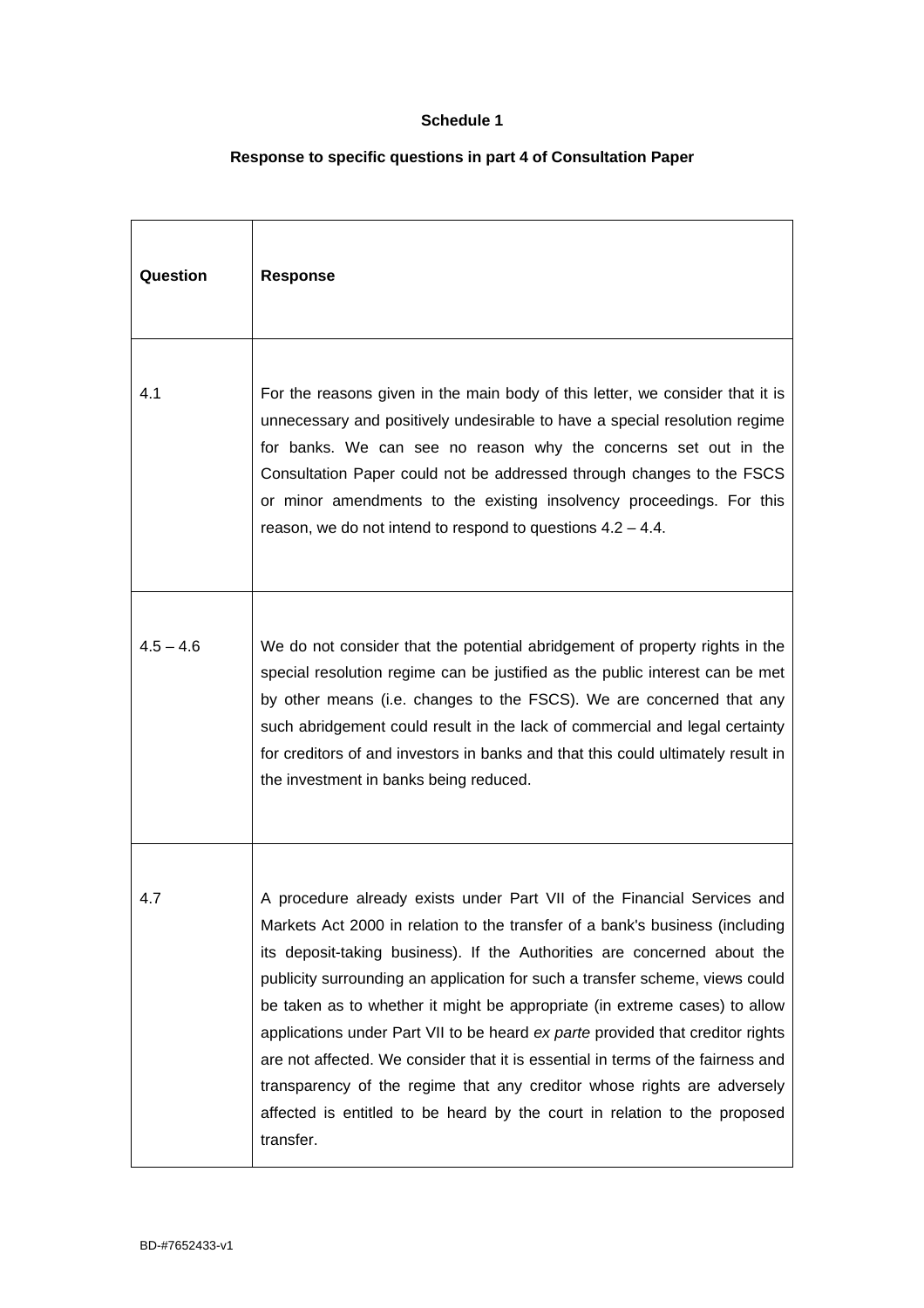|               | Furthermore, if the directed transfer is intended to facilitate a sale to a third<br>party purchaser, we understand that one of the issues that arose in relation<br>to Northern Rock was that the Bank of England was unable to fund one of<br>the potential bidders due to State aid issues. There is not sufficient detail in<br>relation to the proposed special resolution regime for us to be able to<br>comment on any State aid issues arising from a directed transfer per se but<br>if and to the extent that a purchaser requires funding from the Bank of<br>England, we cannot see how the proposals would address these issues. |
|---------------|-----------------------------------------------------------------------------------------------------------------------------------------------------------------------------------------------------------------------------------------------------------------------------------------------------------------------------------------------------------------------------------------------------------------------------------------------------------------------------------------------------------------------------------------------------------------------------------------------------------------------------------------------|
| $4.8 - 4.9$   | We consider that the Companies Court is the best place for any disputes in<br>relation to a transfer scheme to be heard. This court has extensive<br>experience in dealing with the types of issue that are likely to arise. If the<br>Financial Services Tribunal were chosen as the appropriate forum, there<br>may be a conflict of interests (or perceived conflict) in view of the<br>responsibilities of the FSCS.                                                                                                                                                                                                                      |
| 4.10          | For the reasons given in the main body of this letter, we also consider that it<br>is unnecessary and positively undesirable for the Authorities to be able to<br>take control of a failing bank through effecting a transfer of some or all of its<br>assets and liabilities to a bridge bank.                                                                                                                                                                                                                                                                                                                                               |
| $4.11 - 4.13$ | See our response to $4.7 - 4.9$ above.                                                                                                                                                                                                                                                                                                                                                                                                                                                                                                                                                                                                        |
| 4.14          | For the reasons given in the main body of this letter, we also consider that it<br>is unnecessary and positively undesirable for a new bank insolvency<br>procedure to be introduced for banks and building societies. The existing<br>procedures are perfectly adequate for dealing with such institutions and the<br>potential impact of private law rights and commercial certainty could have a<br>detrimental impact on financial stability. In the circumstances, we have not                                                                                                                                                           |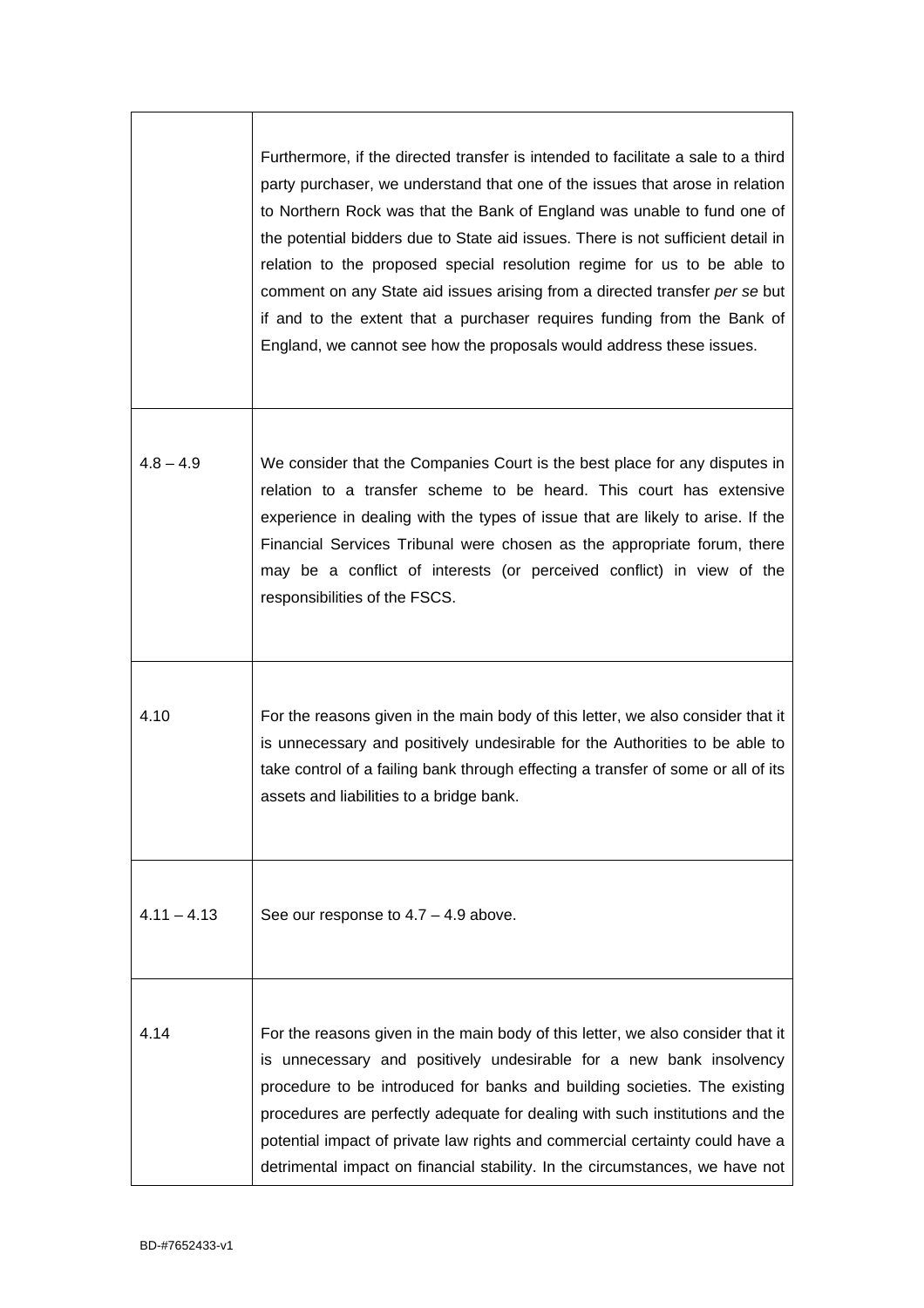|      | responded to questions $4.16 - 4.19$ .                                                                                                                                                                                                                                                                                                                                                                                                                                                                                                                                                                                                                                                                                                                                                                                                                                                                                                                            |
|------|-------------------------------------------------------------------------------------------------------------------------------------------------------------------------------------------------------------------------------------------------------------------------------------------------------------------------------------------------------------------------------------------------------------------------------------------------------------------------------------------------------------------------------------------------------------------------------------------------------------------------------------------------------------------------------------------------------------------------------------------------------------------------------------------------------------------------------------------------------------------------------------------------------------------------------------------------------------------|
| 4.15 | An administrator already has extensive powers to continue trading all or any<br>part of the business in the interests of creditors.                                                                                                                                                                                                                                                                                                                                                                                                                                                                                                                                                                                                                                                                                                                                                                                                                               |
| 4.20 | If the proposed changes are made to the FSCS, we do not consider that it<br>would be necessary to introduce the concept of depositor preference and<br>serious thought would need to be given to a bank's on and off-balance<br>sheet activities (including for example any securitisations) if this concept<br>were to be introduced. We note, however, that if a decision is taken to<br>introduce such a concept, this can be done without the need for a special<br>insolvency regime. In the case of insurance companies, policyholders were<br>given preference by virtue of the Insurers (Reorganisation and Winding Up)<br>Regulations 2003 without wholesale changes being necessary to the<br>insolvency legislation relating to insurance companies.                                                                                                                                                                                                   |
| 4.21 | We are very concerned about the idea of a 14 day moratorium in which the<br>directors would not be able to commence insolvency proceedings and<br>creditors would not be able to enforce any security (even though,<br>presumably, depositors would be entitled to withdraw their deposits,<br>notwithstanding that security over those deposits may have been granted to<br>third parties). In our view, there would be a significant risk of a run on the<br>bank during the 14 day notice period, particularly in view of the uncertainty<br>as to the final outcome.<br>Such proposals may also discourage anyone from taking an appointment as<br>a director of a bank as there is no suggestion that the fiduciary duties, or<br>potential wrongful trading liabilities, of a director would be suspended during<br>this period, even though the director would be powerless to take any steps<br>to protect creditors by commencing an insolvency process. |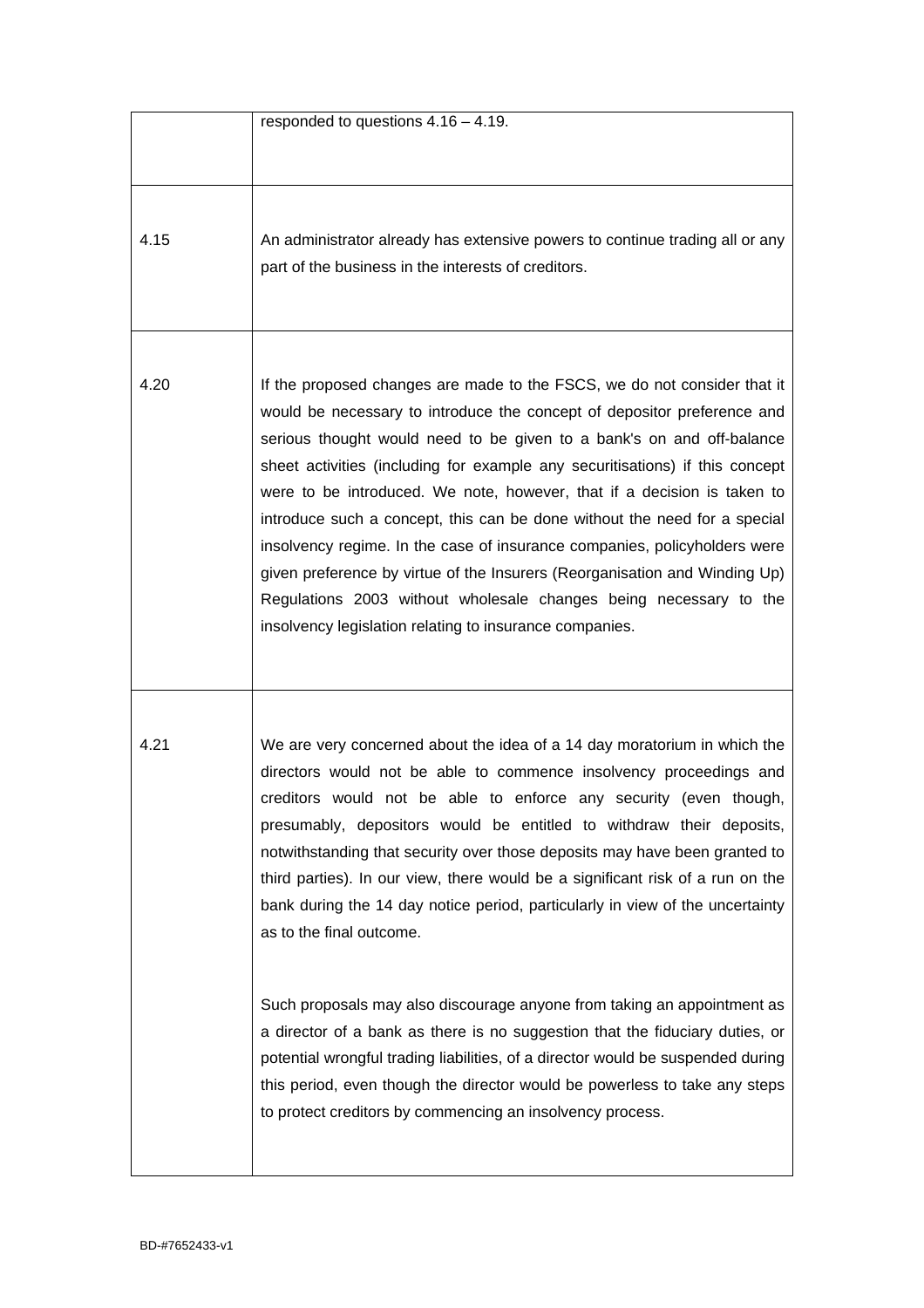| $4.22 - 4.24$ | In our view, the proposed role of the restructuring officer sits uncomfortably<br>between that of a director and that of an insolvency officeholder. Although<br>the Consultation Paper appears to envisage that the appointment would be<br>part of the special resolution regime (and therefore a pre-insolvency step),<br>the suspension of the management powers of the directors in favour of<br>those of the restructuring officer is more akin to the commencement of a<br>formal insolvency process. We consider that the role of an administrator or<br>liquidator (and the duties owed by such a person) are clearly understood<br>whereas there is the potential for confusion to arise over the role and duties<br>of such a restructuring officer. |
|---------------|-----------------------------------------------------------------------------------------------------------------------------------------------------------------------------------------------------------------------------------------------------------------------------------------------------------------------------------------------------------------------------------------------------------------------------------------------------------------------------------------------------------------------------------------------------------------------------------------------------------------------------------------------------------------------------------------------------------------------------------------------------------------|
|               | As referred to in our response to question 4.21, it would also be necessary<br>to address the potential liabilities of the (now powerless) directors during the<br>period in which the restructuring officer was appointed.                                                                                                                                                                                                                                                                                                                                                                                                                                                                                                                                     |
|               | Finally, careful consideration would need to be given to the impact of such<br>an appointment on events of default and other triggers in netting<br>agreements, clearing house rules and other arrangements (particularly<br>those with an international dimension) in view of the overlap between the<br>role of the restructuring officer and that of an insolvency practitioner.                                                                                                                                                                                                                                                                                                                                                                             |
| 4.25          | We do not consider that the nationalisation of a bank would, in every case,<br>be a more orderly resolution than (for example) a sale through an<br>administration. In any event, as the Government has the power to pass<br>emergency legislation in this regard on a case by case basis (as has been<br>demonstrated recently in respect of Northern Rock), we do not see why a<br>general power is needed. We are also unclear what such a power is<br>seeking to achieve in terms of increasing customer confidence.                                                                                                                                                                                                                                        |
| $4.26 - 4.30$ | Special issues arise in relation to building societies (where the depositors<br>are also members of the society), especially in relation to any transfer of the<br>assets to a corporate entity. Until there is more clarity in relation to the                                                                                                                                                                                                                                                                                                                                                                                                                                                                                                                 |

 $\overline{\phantom{a}}$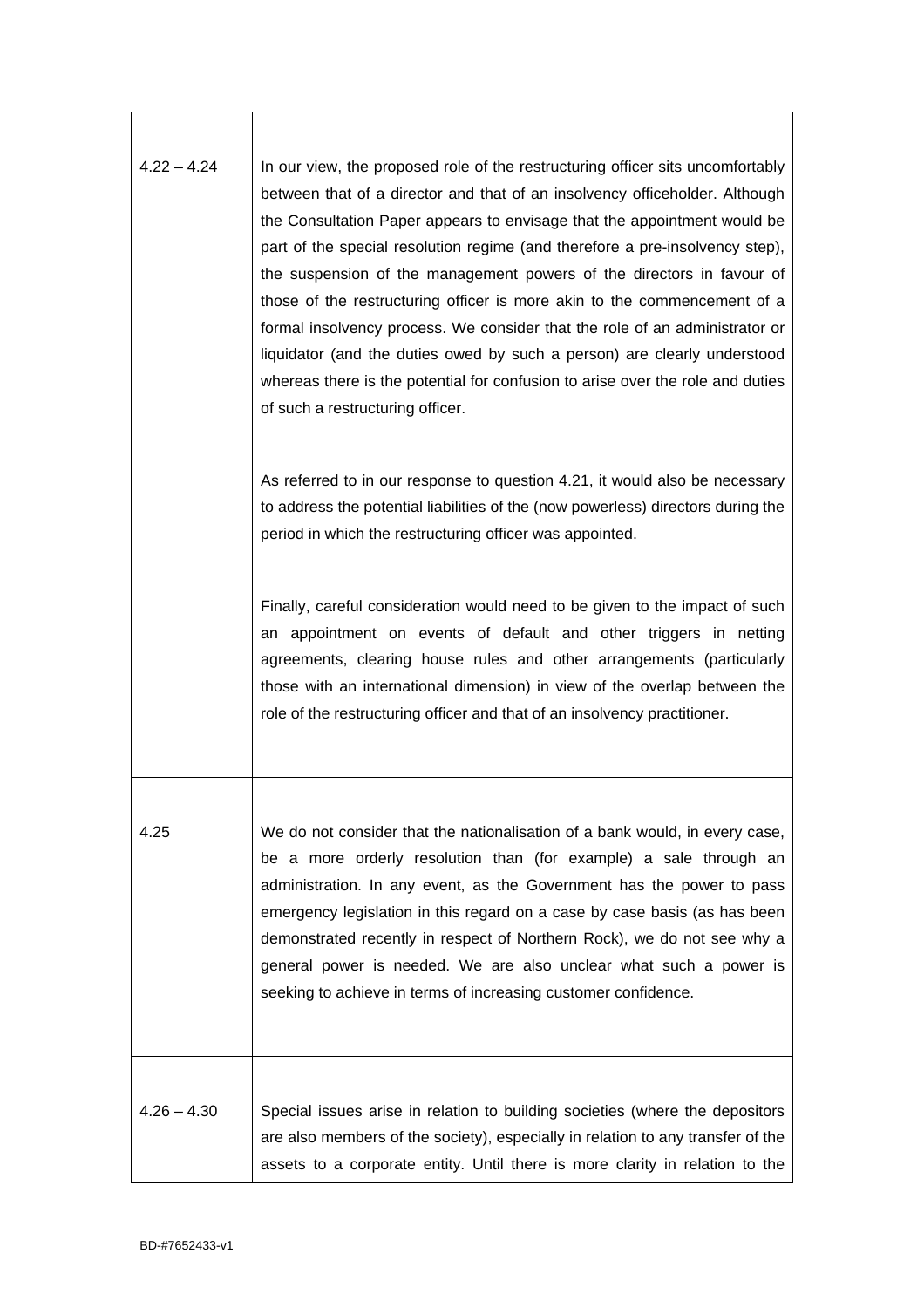|               | regime that is being proposed, we do not consider that we are in a position                                                                                                                                              |
|---------------|--------------------------------------------------------------------------------------------------------------------------------------------------------------------------------------------------------------------------|
|               | to comment in any detail on this series of questions.                                                                                                                                                                    |
|               |                                                                                                                                                                                                                          |
|               |                                                                                                                                                                                                                          |
| $4.31 - 4.34$ | As we do not support the proposals for a special resolution regime, we have<br>not considered where the costs of such a regime should fall.                                                                              |
| $4.35 - 4.36$ | It is not clear to us from the Consultation Paper what financial collateral<br>arrangements are being contemplated in this respect and, without more<br>detail, we do not consider that we are in a position to comment. |